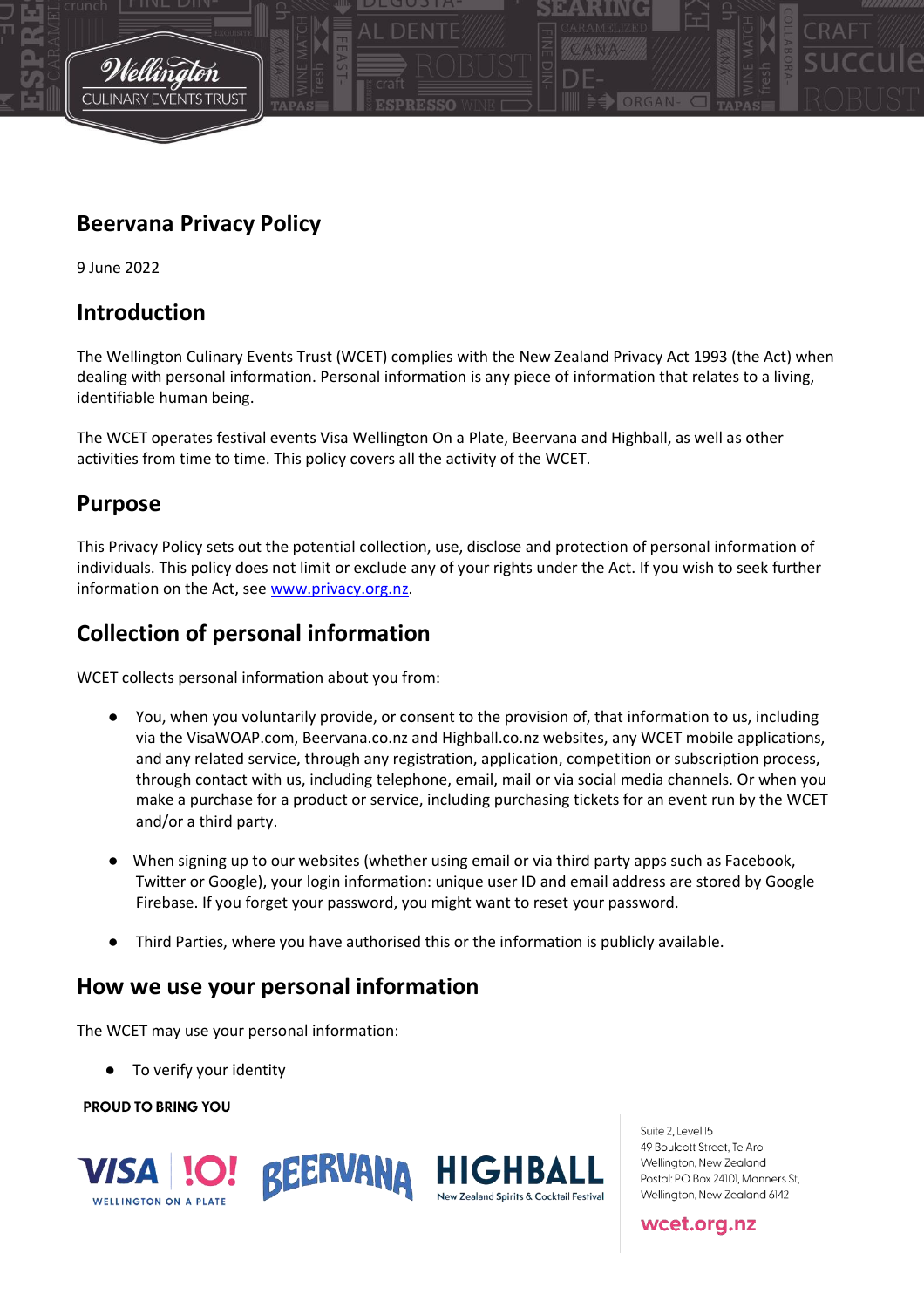

- To provide services to you
- To send you promotional information about our services or events through email, unless you otherwise advise us to cease from sending you such information
- To conduct research about our services and events
- To undertake pre-employment checks of you
- To respond to any enquiries, including feedback and complaints made by you
- To bill you and collect money you owe us
- To improve our services to you
- To communicate with you about cancelled or postponed events
- To send you prizes relating to competitions
- To protect and/or enforce our legal rights and interests

## **Disclosing your personal information**

We may disclose your personal information to:

- Any business that supports our services and products, including any person that hosts or maintains any underlying system that we use to provide the WCET website, any WCET mobile application or other services and products, and we have no control over their privacy policies.
- Other third parties (for anonymised statistical information)
- A person who can require us to supply your personal information (e.g. a regulatory authority)
- Any other person authorised by the Act or another law (e.g. a law enforcement agency).
- Any other person authorised by you.
- A business that supports our services and products may be located outside New Zealand. This may mean your personal information is held and processed outside New Zealand, for example, cloud storage

## **Protecting your personal information**

We will take reasonable steps to keep your personal information safe from loss, unauthorised activity, or other misuse.

## **Accessing and correcting your personal information**

You have the right to ask for a copy of any personal information we hold about you, and to ask for it to be corrected if you think it is wrong or permanently deleted. If you'd like to ask for a copy of your information or to have it corrected, please contact us at [info@wellingtononaplate.com,](mailto:info@wellingtononaplate.com) or PO Box 24101 Manners Street, Wellington.

# **Internet use / cookies**

We take reasonable steps to maintain secure internet connections, if you provide us with personal information over the internet, the provision of that information is at your own risk.